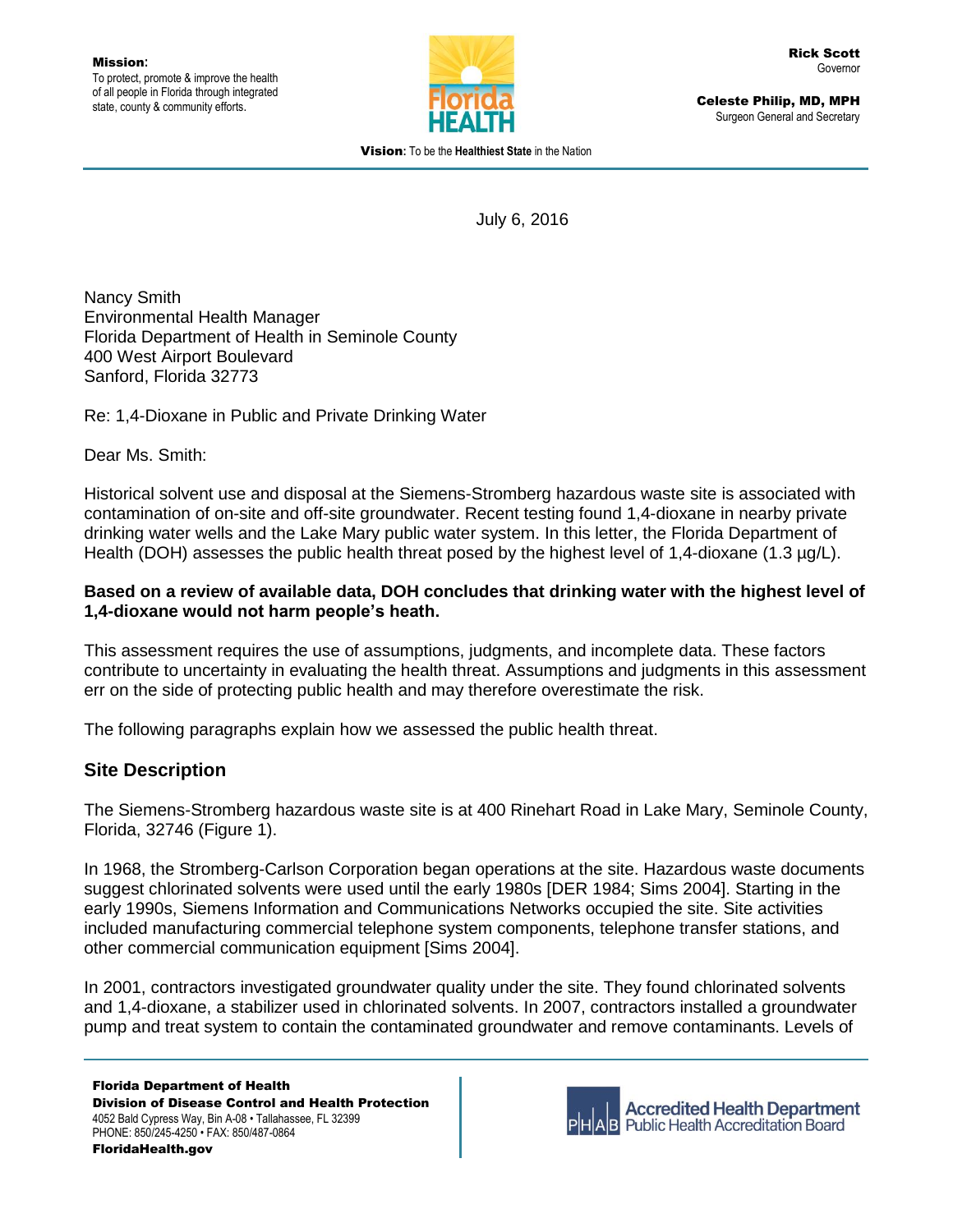Nancy Smith Page Two July 6, 2016

groundwater contaminants under the site have decreased from pre-treatment levels [Brown and Caldwell 2015].

In a 2010 report, DOH reviewed data associated with potential vapor intrusion of contaminants into the Siemens-Stromberg building. DOH concluded that not enough data existed to determine the health risk [DOH 2010].

The U.S. Environmental Protection Agency (EPA) requires some public water systems to sample their water distribution system for unregulated contaminants. In September 2014 and March 2015, the City of Lake Mary sampled their water system and found 1,4-dioxane in the distribution system. Between November 2015 and January 2016, additional sampling by DOH in Seminole County found 1,4-dioxane in two nearby private drinking water wells, the City of Lake Mary municipal wells, and the city water distribution system. Figure 2 shows approximate locations of the city's wells and private wells. Most residences in the area are connected to municipal water.

#### **Demographics**

Approximately 4,418 people live within one mile of the site. Eighty-one percent (81%) are white, 10% are Asian, 4% are African-American, and 5% reported more than one race or some other race. Twentythree percent (23%) are less than 18 years old and 77% are older than 18. About forty percent (40%) make less than \$50,000 a year [EPA 2010].

#### **Land Use**

Vacant land and Interstate 4 border the site on the west; vacant land and commercial properties border the site to the north. Commercial and residential properties border the site on the east and south (Figure 2).

# **Exposure Pathways**

#### **Completed Exposure Pathways**

DOH evaluated two completed human exposure pathways: the Lake Mary public water system and nearby private drinking water wells (Table 1).

For both of these pathways, historical 1,4-dioxane contamination from spilled or improperly disposed of solvents at the Siemens-Stromberg site is the likely source of contamination. Groundwater is the environmental media. Drinking water taps in residences and businesses connected to the public water system or private wells are the points of exposure. The time period of exposure is the past, the present, and the future. Drinking (ingestion) is the route of exposure. DOH did not assess dermal exposure and inhalation of vapors during showering because compared to drinking, these exposure pathways are minimal.

# **Environmental Data**

In September 2014 and March 2015, the City of Lake Mary found 1,4-dioxane levels of 0.54 and 0.55 µg/L, respectively, in its water distribution system [EPA 2016a]. DOH in Seminole County sampled Lake Mary's public water system three times in November 2015 and contractors for the responsible party sampled it in December 2015 and March 2016. 1,4-dioxane levels were found as high as 1.3 µg/L (Table 2). Water in the distribution system is representative of the water that people drink and is a mix of water from several wells.

DOH in Seminole County also sampled two private wells south of the Siemens-Stromberg site, once in December 2015 and twice in January 2016. 1,4-Dioxane was found at levels ranging from less than detection limits to 0.28 µg/L (Table 3). Owners of the other four known private wells in the area either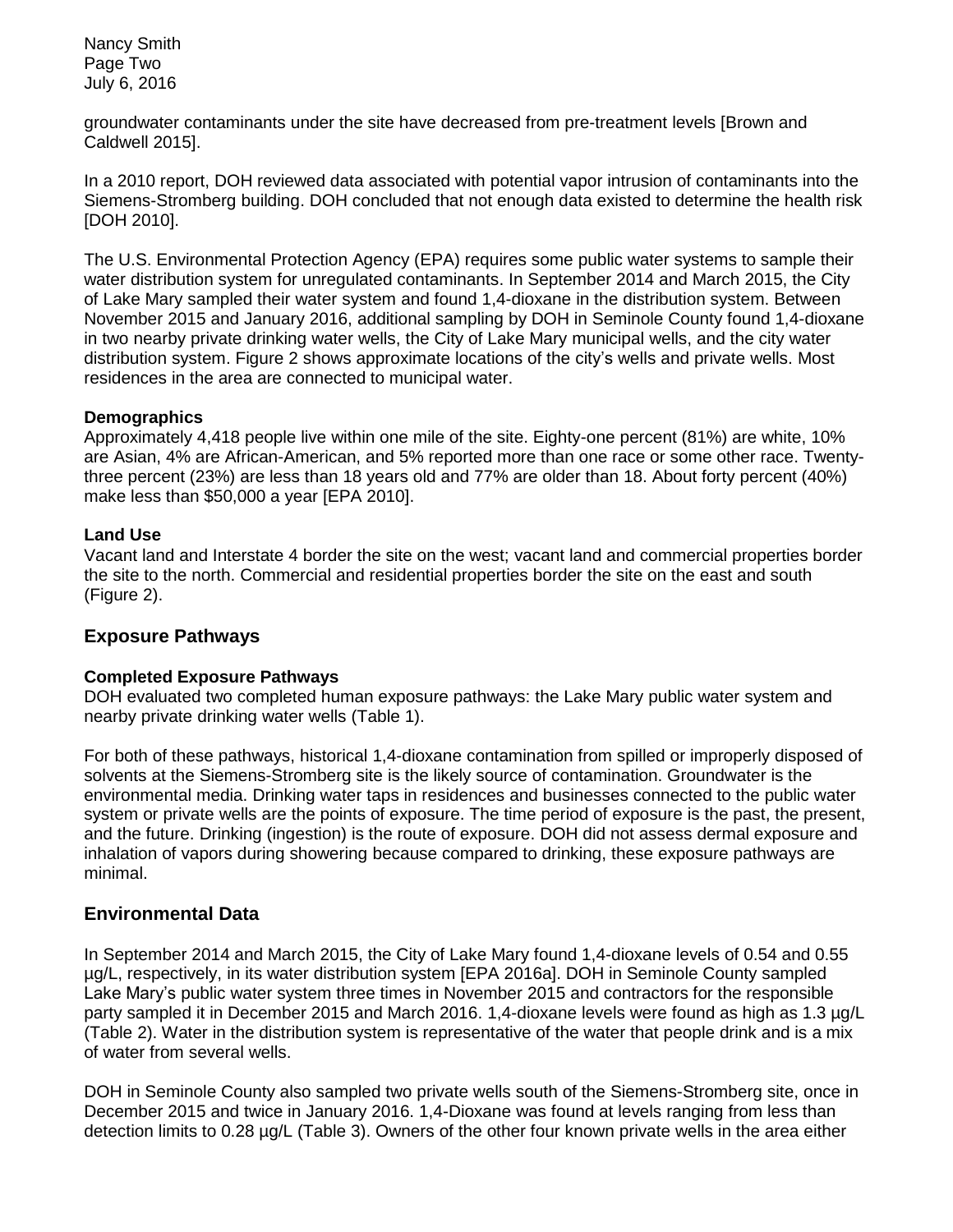Nancy Smith Page Three July 6, 2016

do not use the wells or did not allow the DOH in Seminole County to take a sample (Joyce Bittle, DOH in Seminole County, personal communication, 2016).

# **Public Health Implications**

DOH makes site-specific public health recommendations based on contaminant levels, exposure pathways, exposure duration, toxicological literature, and characteristics of the exposed population. Whether a person will be harmed depends on the type/amount of contaminant, how they are exposed, how long they are exposed, how much contaminant is absorbed, genetics, and individual lifestyle.

#### **Dose**

To calculate the daily doses of each contaminant, DOH uses standard factors [ATSDR 2005; EPA 2011]. DOH assumes that people are exposed daily to the maximum level measured and makes the health protective assumption that 100% of the ingested chemical is absorbed into the body. The percent actually absorbed into the body is likely less. The general formula for estimating a dose is:

$$
D = (C \times IR \times EF \times CF) / BW
$$

Where:

 $D =$  exposure dose (mg/kg/day)  $C =$  contaminant concentration (various units)  $IR = intake rate (amount per day)$ EF = exposure factor (unit less)  $CF = conversion factor (10<sup>-6</sup> kg/mg)$ BW = body weight (kilograms or kg)

$$
EF = F \times ED / AT
$$

Where:

EF = exposure factor (unit less)  $F = frequency of exposure (days/year)$  $ED =$  exposure duration (years) AT = averaging time (days) (ED  $\times$  365 days/year for non-carcinogens; 78 years  $\times$  365 days/year for carcinogens)

DOH uses the following standard assumptions to estimate exposure from ingestion of contaminated water:

- 1) Children ages birth to 1 year drink an average of 0.5 liters and an upper percentile of 1 liter of water per day.
- 2) Children ages 1 to 2 years drink an average of 0.31 liters and an upper percentile of 0.9 liter of water per day.
- 3) Children ages 2 to 6 years drink an average of 0.4 liters and an upper percentile of 1 liter of water per day.
- 4) Children ages 6 to 11 years drink an average of 0.5 liters and an upper percentile of 1.4 liters of water per day.
- 5) Adolescents ages 11 to 16 years drink an average of 0.6 liters and an upper percentile of 2 liters of water per day.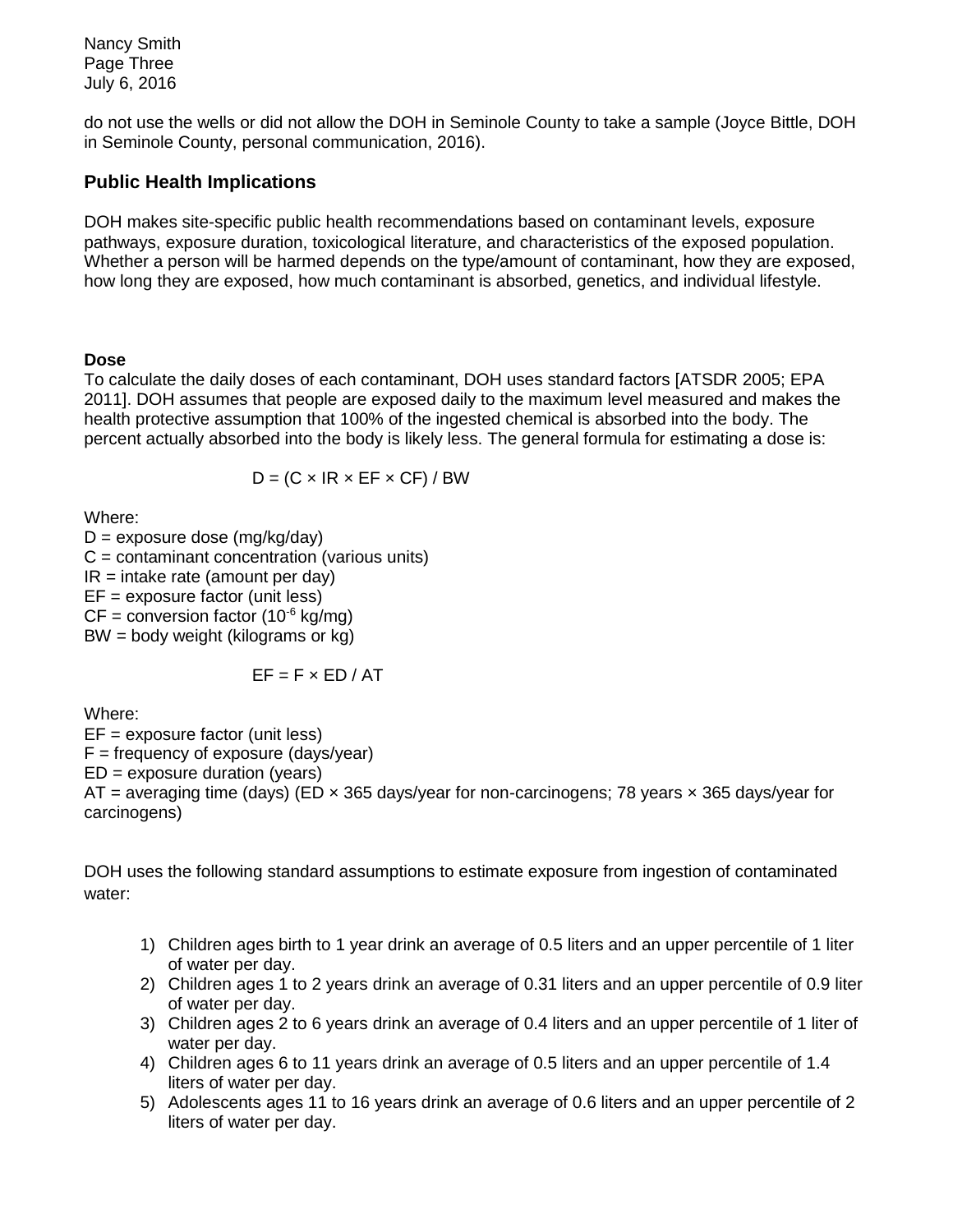- 6) Adolescents ages 16 to 21 years drink an average of 0.8 liters and an upper percentile of 2.4 liters of water per day.
- 7) Adults over 21 years drink an average of 1.2 liters and an upper percentile of 3 liters of water per day.
- 8) Average weights vary with age: (birth to 1 year: 7.8 kg), (1 to 2 years: 11.4 kg), (2 to 6 years: 17.4 kg), (6 to 11 years: 31.8 kg), (11 to 16 years: 56.8 kg), (16 to 21 years: 71.6 kg), (above 21 years: 80 kg).
- 9) The frequency of exposure is 365 days per year.
- 10) A standard residential occupancy exposure duration is 33 years [EPA 2011].

DOH and the Agency for Toxic Substances and Disease Registry (ATSDR) use the following equation to estimate increased cancer risk:

$$
Risk = D \times SF
$$

 $Risk = Cancer risk$ 

 $D = Age$  specific non-cancer dose (mg/kg/day)

 $SF = Slope factor (mg/kg-day)^{-1}$ 

This is a conservative estimate of the increased cancer risk. The actual increased cancer risk is likely lower. Because of large uncertainties in the way scientists estimate cancer risks, the actual increased cancer may be as low as zero.

To put the increased cancer risk into perspective, we use the following descriptors for the different numeric cancer risks:

| $1$ in                                     | $10(10^{-1})$                    | "very high" increased risk     |
|--------------------------------------------|----------------------------------|--------------------------------|
| 1 in                                       | $100(10^{-2})$                   | "high" increased risk          |
| 1 in                                       | $1,000(10^{-3})$                 | "moderate" increased risk      |
|                                            | 1 in $10,000(10^{-4})$           | "low" increased risk           |
|                                            | 1 in 100,000 (10 <sup>-5</sup> ) | "very low" increased risk      |
| 1 in 1,000,000 (10 <sup>-6</sup> ) or less |                                  | "extremely low" increased risk |

# **Identifying Contaminants of Concern**

DOH compares the maximum levels of contaminants found at a site to ATSDR and other comparison values. Comparison values are specific for the medium contaminated (soil, water, air, etc.). We screen drinking water quality data using these comparison values:

- ATSDR Cancer Risk Evaluation Guides (CREGs)
- ATSDR Environmental Media Evaluation Guides (EMEGs)
- ATSDR Reference Media Evaluation Guides (RMEGs)
- EPA Maximum Contaminant Levels (MCLs)
- EPA Lifetime Health Advisory (LTHA)
- DOH Heath Advisory Levels (HALs)
- Other guidelines

When determining which comparison value to use, DOH follows ATSDR's general hierarchy and uses professional judgment.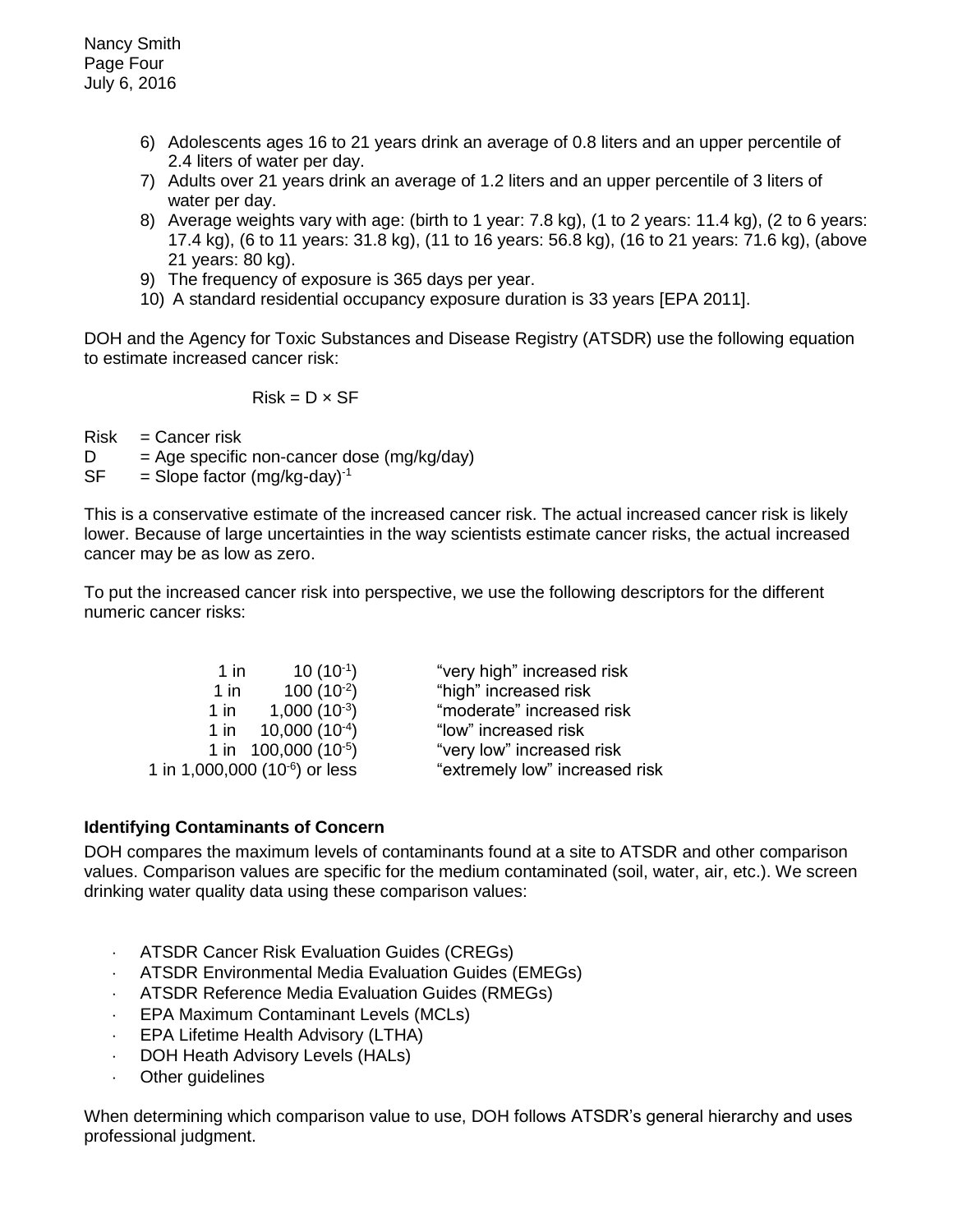Nancy Smith Page Five July 6, 2016

Comparing the highest measured levels to screening guidelines, DOH selected 1,4-dioxane as the contaminant of concern in the Lake Mary public water supply. Selection of this contaminant does not necessarily mean there is a public health risk. Rather, DOH selected this contaminant for closer scrutiny. Because levels of 1,4-dioxane in private drinking water wells were below screening guidelines and not likely to cause illness, DOH did not evaluate them further.

#### **1,4-Dioxane**

1,4-Dioxane is a clear liquid that mixes easily with water. It does not readily stick to soil particles, and once it mixes with groundwater, it does not break down or volatilize (evaporate) easily. Chemical companies use it for a variety of applications, including as a solvent for chemical processing and as a component of plastics, insecticides, and herbicides. In the past, chemical companies used approximately 90% of the 1,4-dioxane produced in the U.S. as a stabilizer for chlorinated solvents. Since the mid-1990s, use of 1,4-dioxane as a stabilizer has decreased [ATSDR 2012].

The EPA considers 1,4-dioxane a likely human carcinogen. 1,4-dioxane causes hepatic tumors in multiple species of animals and other types of cancers in rats [EPA 2016b]. Long-term exposure to 1,4 dioxane is also associated with renal and liver toxicity [ATSDR 2012].

Cancer risk – DOH estimated doses and increased cancer risk for an individual who drinks Lake Mary water with the highest measured 1,4-dioxane level for a standard residential occupancy exposure duration of 33 years. DOH assumed the dose began at birth for 33 years, rather than 33 years as an adult. This is the more conservative (health-protective) residential exposure assumption because it includes the exposure of children. DOH estimated risk for average (Central Tendency Exposure [CTE]) and high (Reasonable Maximum Exposure [RME]) water intake rates.

People who drink water with the highest 1,4-dioxane levels measured in City of Lake Mary water from birth to 33 years are at an "extremely low" increased estimated risk of cancer. The increased risk at most (using the RME water intake rate) is about 3 in one million (3 x 10 $\textdegree$ ) (Table 4). To put this into context, one out of every three Americans (or 333,333 in 1,000,000) will be diagnosed with some form of cancer in their lifetime [Oregon Cancer Foundation 2015]. Adding the greatest estimated increased cancer risk from exposure to 1,4-dioxane in drinking water would increase the cancer incidence from 333,333 in 1,000,000 to 333,336 in 1,000,000.

# **Site-specific Limitations of Findings**

DOH evaluated drinking water exposures based on 1,4-dioxane levels in samples collected between 2014 and 2016. Levels of 1,4-dioxane may have been lower or higher in the past.

Not all nearby private well owners allowed DOH to test their water (Joyce Bittle, DOH in Seminole County, personal communication, 2016). DOH cannot assess the health risk from ingestion of water from untested wells.

# **Child Health Considerations**

In communities faced with air, water, soil, or food contamination, the many physical differences between children and adults demand special emphasis. Children could be at greater risk than adults might be for certain kinds of exposure to hazardous substances. A child's lower body weight and higher intake rate results in a greater dose of hazardous substance per unit of body weight. Children are dependent on adults for access to housing, for access to medical care, and for risk identification. Thus, adults need as much information as possible to make informed decisions regarding their children's health.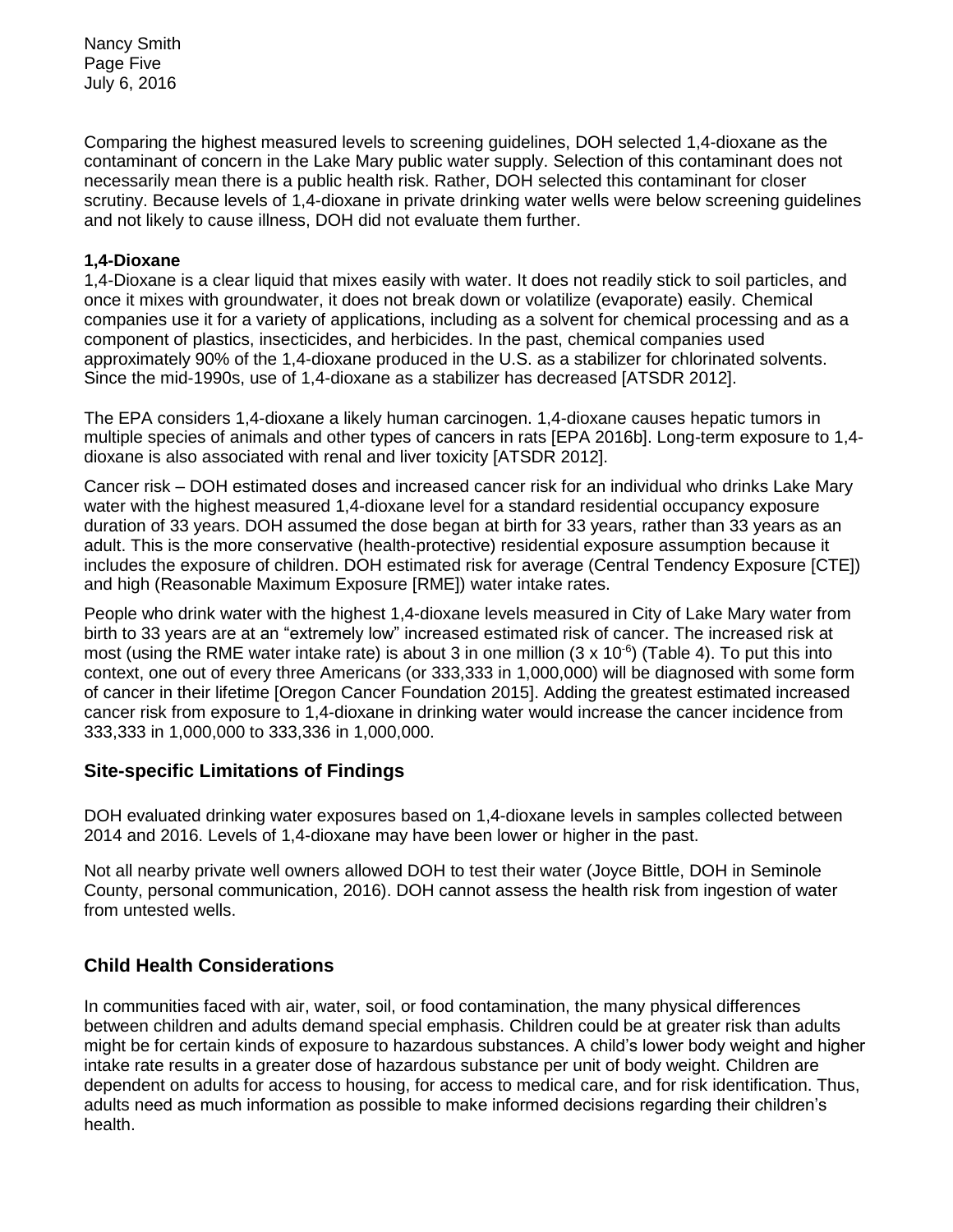Nancy Smith Page Six July 6, 2016

DOH considered the cancer risk for children. DOH assessed risk for people consuming 1,4-dioxane in drinking water beginning at birth.

# **Community Health Concerns**

In the past, former site workers were concerned that exposure to chlorinated solvent vapors intruding into the building from contaminated groundwater may have harmed their health. In a 2010 report, DOH concluded that not enough data existed to determine the health risk from vapor intrusion. In addition, in August 2010, DOH distributed a community update to 690 nearby property owners to inform them about the availability of the 2010 health consultation report and to solicit community health concerns. However, no one returned the survey.

At this time, DOH is unaware of any community health concerns about 1,4-dioxane in private drinking water wells or Lake Mary municipal water.

#### **Conclusion**

Levels of 1,4-dioxane found in the Lake Mary public water system and private drinking water wells near the Siemens-Stromberg site are not likely to harm people's health. Ingesting water with the highest level of 1,4-dioxane for 33 years would cause, at most, an "extremely low" increased risk of cancer.

#### **Recommendations**

DOH has no recommendations at this time.

Please contact me at 877-798-2772 if I can answer any questions about this assessment.

Sincerely,

Deborah Tipton Health Assessor

DT/dt

This report was supported in part by funds provided through a cooperative agreement with the Agency for Toxic Substances and Disease Registry, U.S. Department of Health and Human Services. The findings and conclusions in these reports are those of the Florida Department of Health and do not necessarily represent the views of the Agency for Toxic Substances and Disease Registry or the U.S. Department of Health and Human Services. This document has not been revised or edited to conform to ATSDR standards.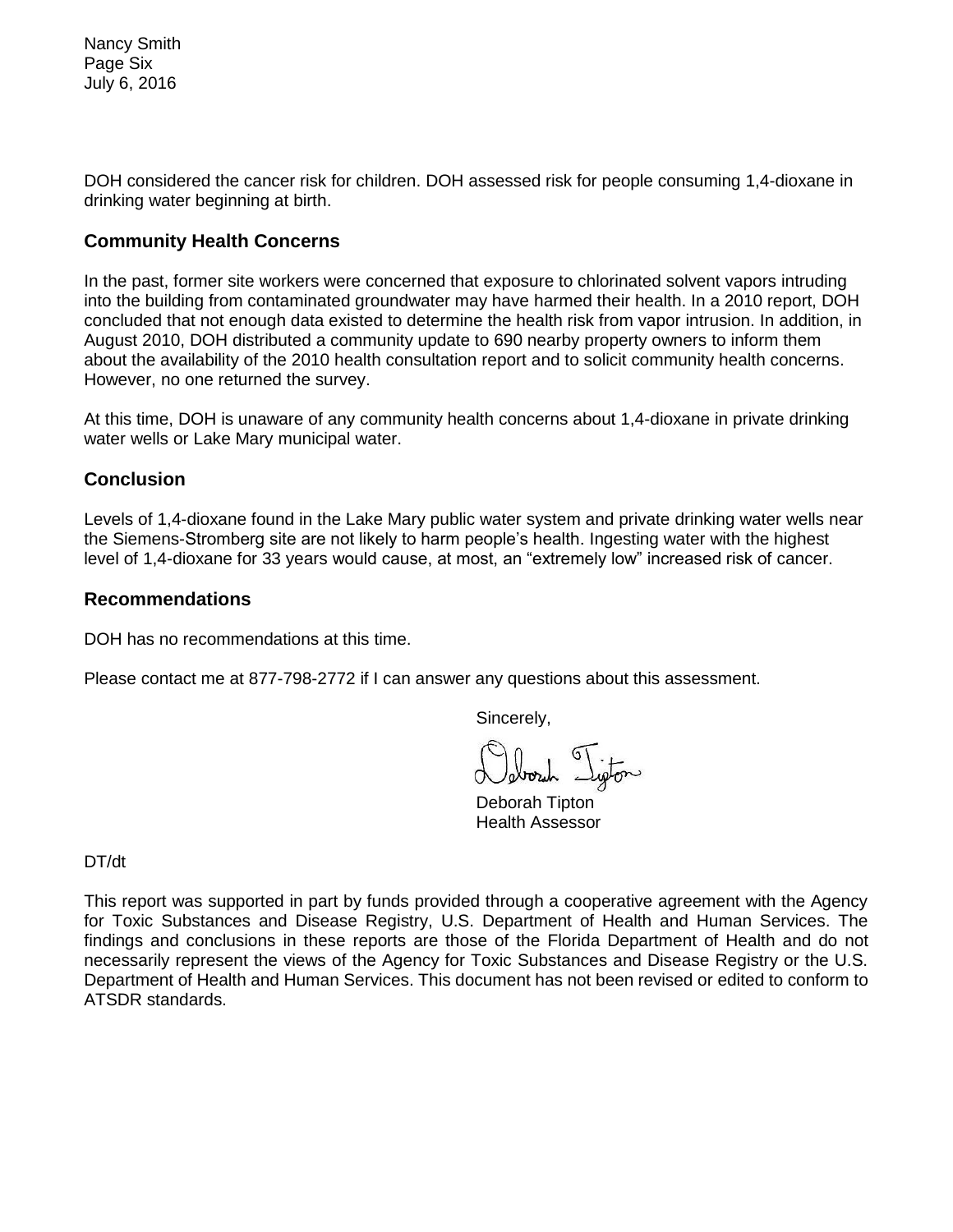# **References**

[ATSDR 2005] Agency for Toxic Substance and Disease Registry. Public Health Assessment Guidance Manual (Update). U.S. Department of Health and Human Services, Atlanta, GA. January 2005.

[ATSDR 2012] Agency for Toxic Substances and Disease Registry. Toxicological Profile for 1,4-Dioxane. Atlanta: U.S. Department of Health and Human Services; April 2012.

[Brown and Caldwell 2015] Brown and Caldwell. Annual Report, Former Siemens Site, Lake Mary FL.WCU Site ID: COM\_22379. March 2015.

[DER 1984] Florida Department of Environmental Regulation. Hazardous Waste Inspection Report. April 27, 1984.

DOH 2010] Florida Department of Health. Health Consultation, Former Siemens-Stromberg Site, Lake Mary Seminole County, Florida. June 10 2010.

[EPA 2010] U.S. Environmental Protection Agency. EJSCREEN Environmental Justice Geographic Assessment Tool, U.S. Census Bureau American Community Survey 2008- 2010. Washington, DC. [Accessed January 16, 2016]. Available from: [http://ejscreen.epa.gov/mapper/.](http://ejscreen.epa.gov/mapper/)

[EPA 2011] U.S. Environmental Protection Agency, Office of Research and Development. Exposure Factors Handbook: 2011 Edition. EPA/600/ R-090/052F.

[EPA 2016a] U.S. Environmental Protection Agency. Occurrence Data for the Unregulated Contaminant Monitoring Rule, UCMR 3 (2013 -2015). [Updated January 2016; Accessed February 17, 2016]. Available from: [https://www.epa.gov/dwucmr/occurrence-data-unregulated-contaminant-monitoring](https://www.epa.gov/dwucmr/occurrence-data-unregulated-contaminant-monitoring-rule#3)[rule#3](https://www.epa.gov/dwucmr/occurrence-data-unregulated-contaminant-monitoring-rule#3)

[EPA 2016b] U.S. Environmental Protection Agency. Integrated Risk Information System (IRIS), 1,4-Dioxane Quickview. [Updated January 21, 2016; Accessed January 21, 2016]. Available from:

[http://cfpub.epa.gov/ncea/iris/index.cfm?fuseaction=iris.showQuickView&substance\\_nm](http://cfpub.epa.gov/ncea/iris/index.cfm?fuseaction=iris.showQuickView&substance_nmbr=0326) [br=0326.](http://cfpub.epa.gov/ncea/iris/index.cfm?fuseaction=iris.showQuickView&substance_nmbr=0326)

[Oregon Cancer Foundation 2015] Oregon Cancer Foundation. [Accessed June 2, 2016]. Available from: http://www.oregoncancerfoundation.org/.

[Sims 2004]. L.S. Sims and Associates. Contamination Assessment Report, Siemens Facility, Lake Mary, Florida. September 2004.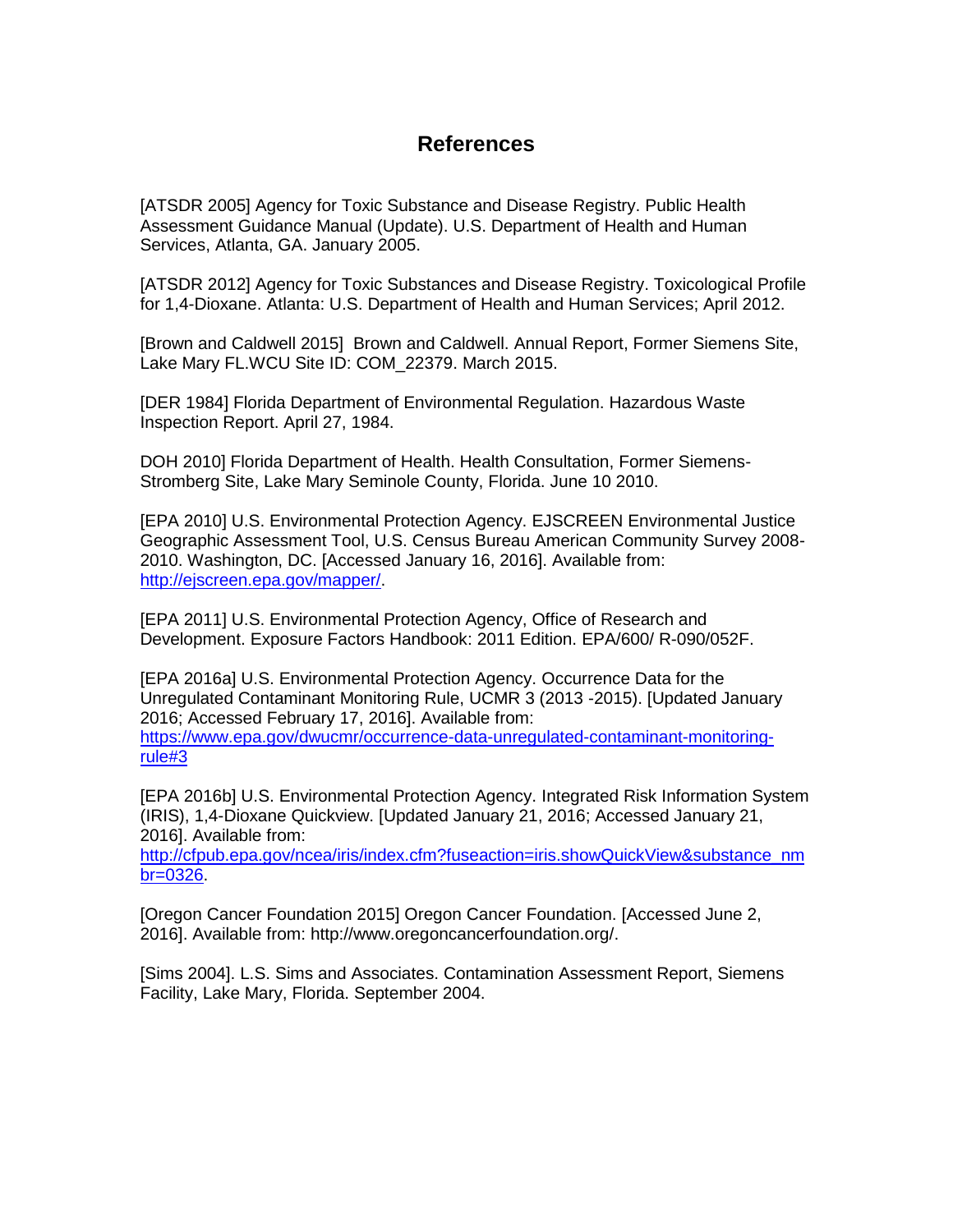# **Table 1. Completed Human Exposure Pathway**

| <b>Completed Pathway</b><br>Name | <b>Completed Exposure Pathway Elements</b>                                                  |                            |                                                                                                              |                      |                                                |                          |
|----------------------------------|---------------------------------------------------------------------------------------------|----------------------------|--------------------------------------------------------------------------------------------------------------|----------------------|------------------------------------------------|--------------------------|
|                                  | Source                                                                                      | <b>Environmental Media</b> | Point of<br>Exposure                                                                                         | Route of<br>Exposure | Exposed<br>Population                          | Time                     |
| Lake Mary Public<br>Water System | <b>Historical</b><br>solvent use<br>and disposal<br>at the<br>Siemens-<br>Stromberg<br>site | Groundwater                | <b>Drinking</b><br>water taps in<br>nearby homes<br>and<br>businesses<br>served by<br>public water<br>system | Ingestion            | Lake Mary<br>public water<br>system users      | Past, present,<br>future |
| <b>Private Wells</b>             | <b>Historical</b><br>solvent use<br>and disposal<br>at the<br>Siemens-<br>Stromberg<br>site | Groundwater                | <b>Drinking</b><br>water taps in<br>nearby homes<br>served by<br>private wells                               | Ingestion            | <b>Private</b><br>drinking water<br>well users | Past, present,<br>future |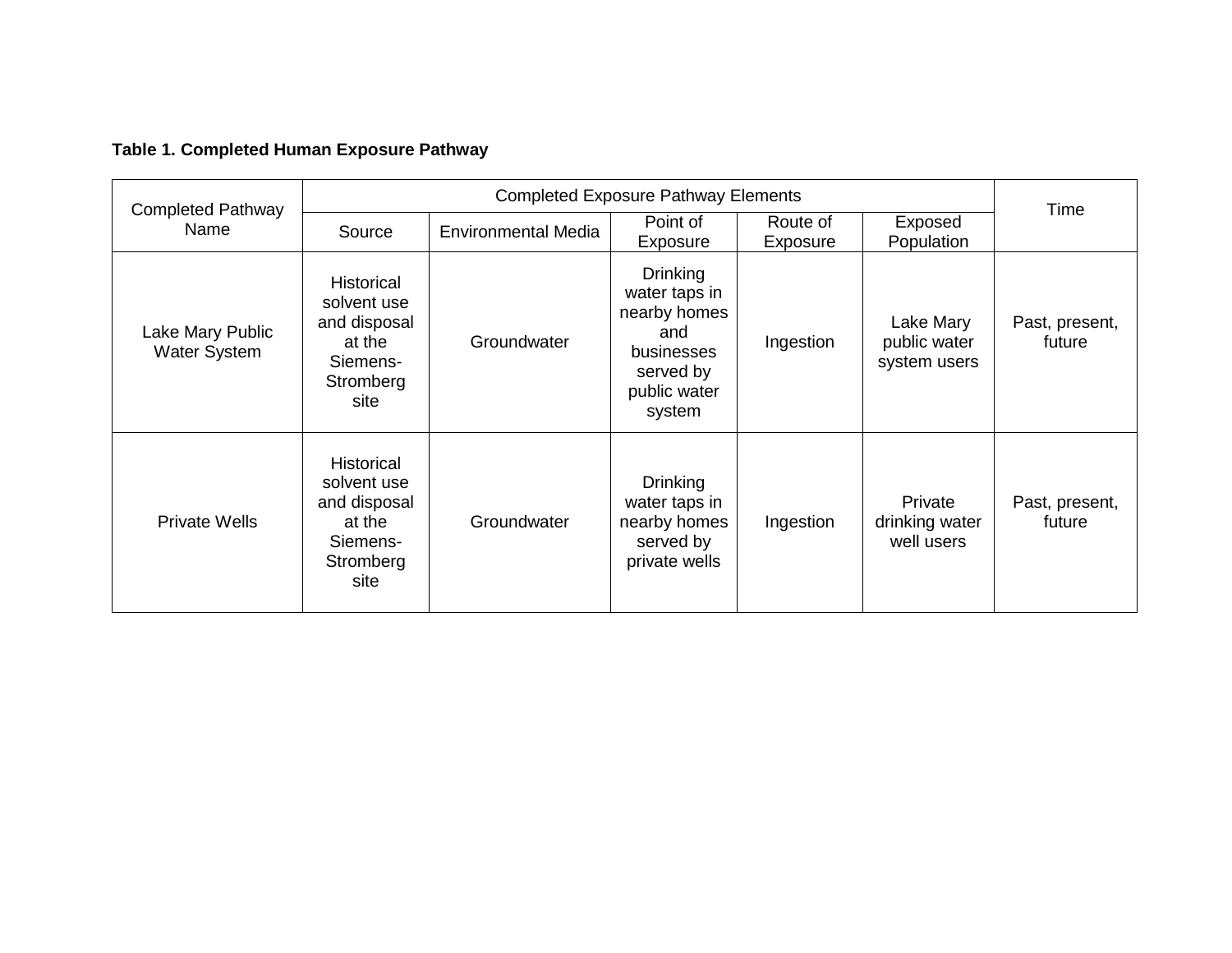| Table 2: 1,4-Dioxane Levels in Lake Mary Public Water |
|-------------------------------------------------------|
|-------------------------------------------------------|

| Contaminant | Concentration     | Screening   | Source of        | # Above           |
|-------------|-------------------|-------------|------------------|-------------------|
|             | Range $(\mu g/L)$ | Guideline*  | Screening        | Screening         |
|             |                   | $(\mu g/L)$ | Guideline        | Guideline/Total # |
| 1,4-Dioxane | $0.49 - 1.3$      | 0.35        | <b>HAL: CREG</b> | 8/8               |

 $CREG = ATSDR$  cancer risk evaluation guide for  $10^{-6}$  excess cancer risk

HAL = State of Florida Health Advisory Level

µg/L = micrograms per liter

\* Screening guidelines used only to select chemicals for further scrutiny, not to the judge the risk of health impact.

Sources of data: (DEP, unpublished data, 2016); (DOH Water Program, unpublished data, 2016); [EPA 2016a].

#### **Table 3: 1,4-Dioxane Levels in Nearby Private Wells**

| Contaminant | Concentration<br>Range $(\mu g/L)$ | Screening<br>Guideline* | Source of<br>Screening | # Above<br>Screening |  |
|-------------|------------------------------------|-------------------------|------------------------|----------------------|--|
|             |                                    | (µg/L)                  | Guideline              | Guideline/Total #    |  |
| 1,4-Dioxane | $< 0.02 - 0.28$                    | 0.35                    | <b>HAL: CREG</b>       | 0/6                  |  |

 $CREG = ATSDR$  cancer risk evaluation guide for 10 $6$  excess cancer risk

HAL = State of Florida Health Advisory Level

µg/L = micrograms per liter

\* Screening guidelines used only to select chemicals for further scrutiny, not to the judge the risk of health impact.

Source of data: (DOH Water Program, unpublished data, 2016).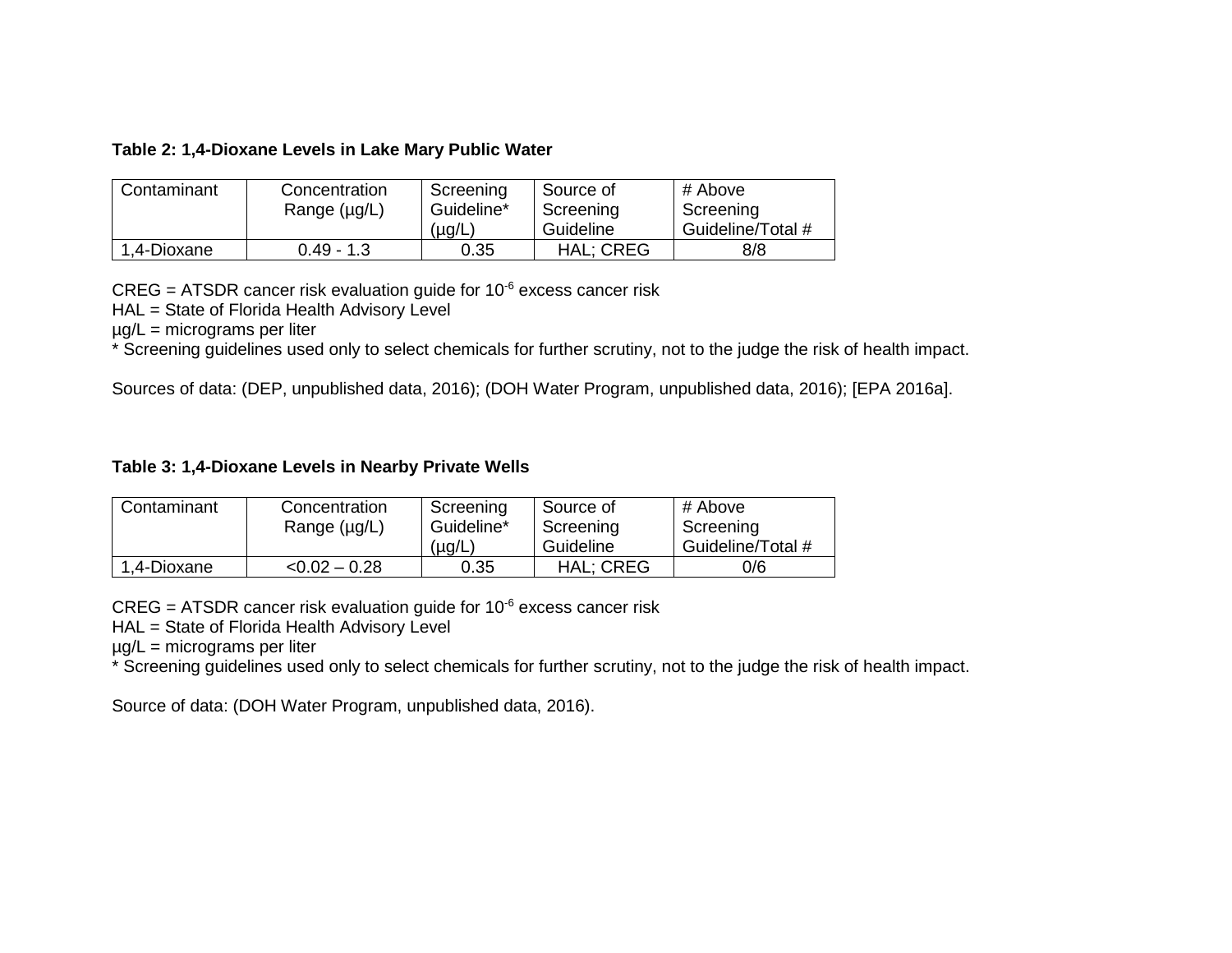**Table 4. Estimated Dose (Birth to 33 Years) and Increased Cancer Risk from Ingestion of 1,4-Dioxane, Lake Mary Public Water System**

| Maximum 1,4-<br>Dioxane<br>Concentration in<br><b>Drinking Water</b><br>(µg/L) | Estimated<br>Dose<br>(mg/kg/day)<br>(CTE) | <b>Estimated</b><br>Dose<br>(mg/kg/day)<br>(RME) | Oral Slope<br>Factor<br>$(mg/kg/day)^{-1}$ | Source of Oral<br>Slope Factor | <b>Estimated</b><br>Increased<br><b>Cancer Risk</b><br>(CTE) | <b>Estimated</b><br>Increased<br><b>Cancer Risk</b><br>(RME) |
|--------------------------------------------------------------------------------|-------------------------------------------|--------------------------------------------------|--------------------------------------------|--------------------------------|--------------------------------------------------------------|--------------------------------------------------------------|
| 1.3                                                                            | $9 \times 10^{-6}$                        | $3 \times 10^{-5}$                               | $1.1 \times 10^{-1}$                       | <b>EPA IRIS</b>                | $9 \times 10^{-7}$<br>(extremely low)                        | $3 \times 10^{-6}$<br>(extremely low)                        |

µg/L = micrograms per liter

mg/kg/day = milligrams per kilogram per day

CTE = Central Tendency Exposure

EPA = Environmental Protection Agency

IRIS = Integrated Risk Information System

RME = Reasonable Maximum Exposure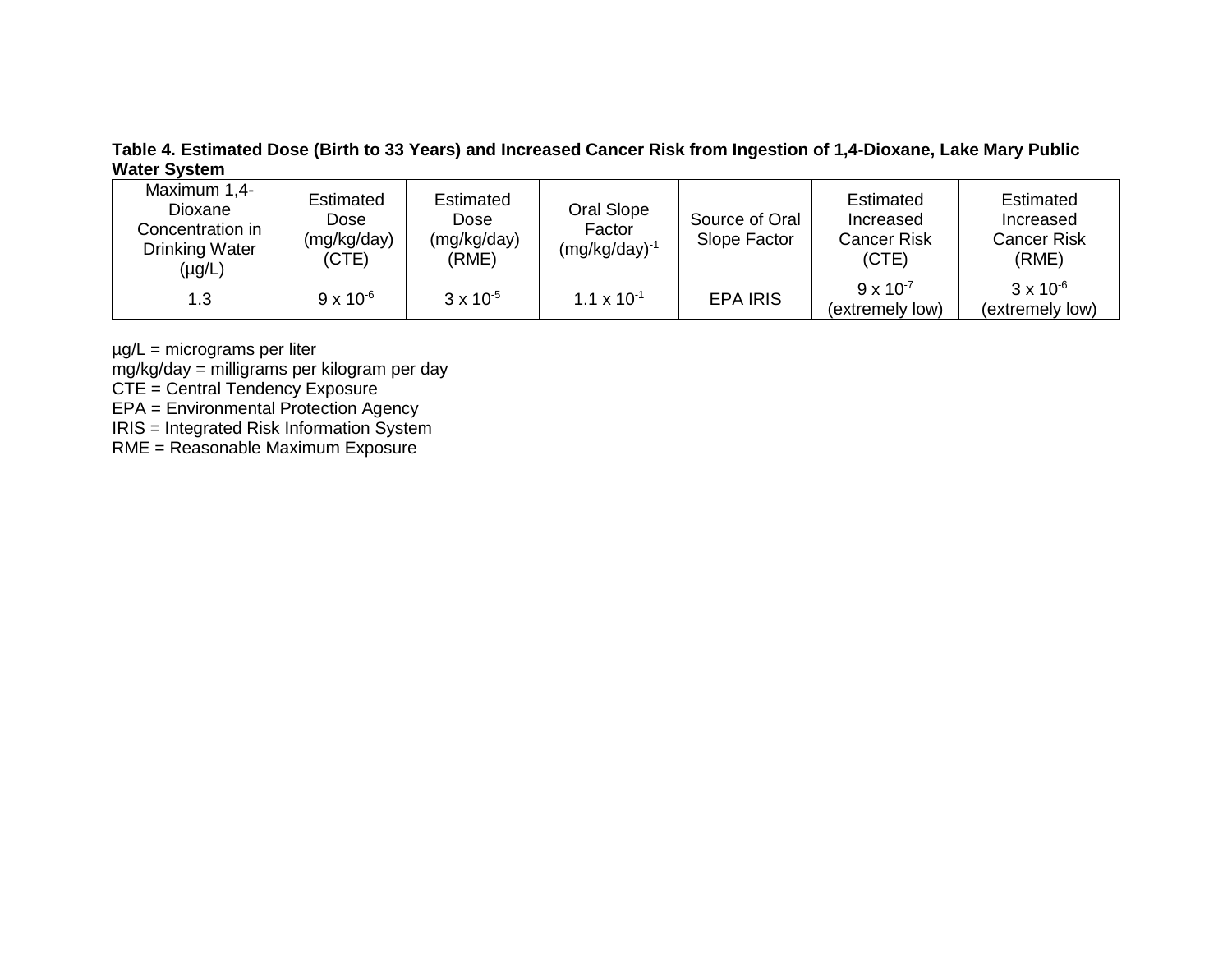

**Figure 1. Location of Siemens-Stromberg Site**

From [Brown and Caldwell 2015].